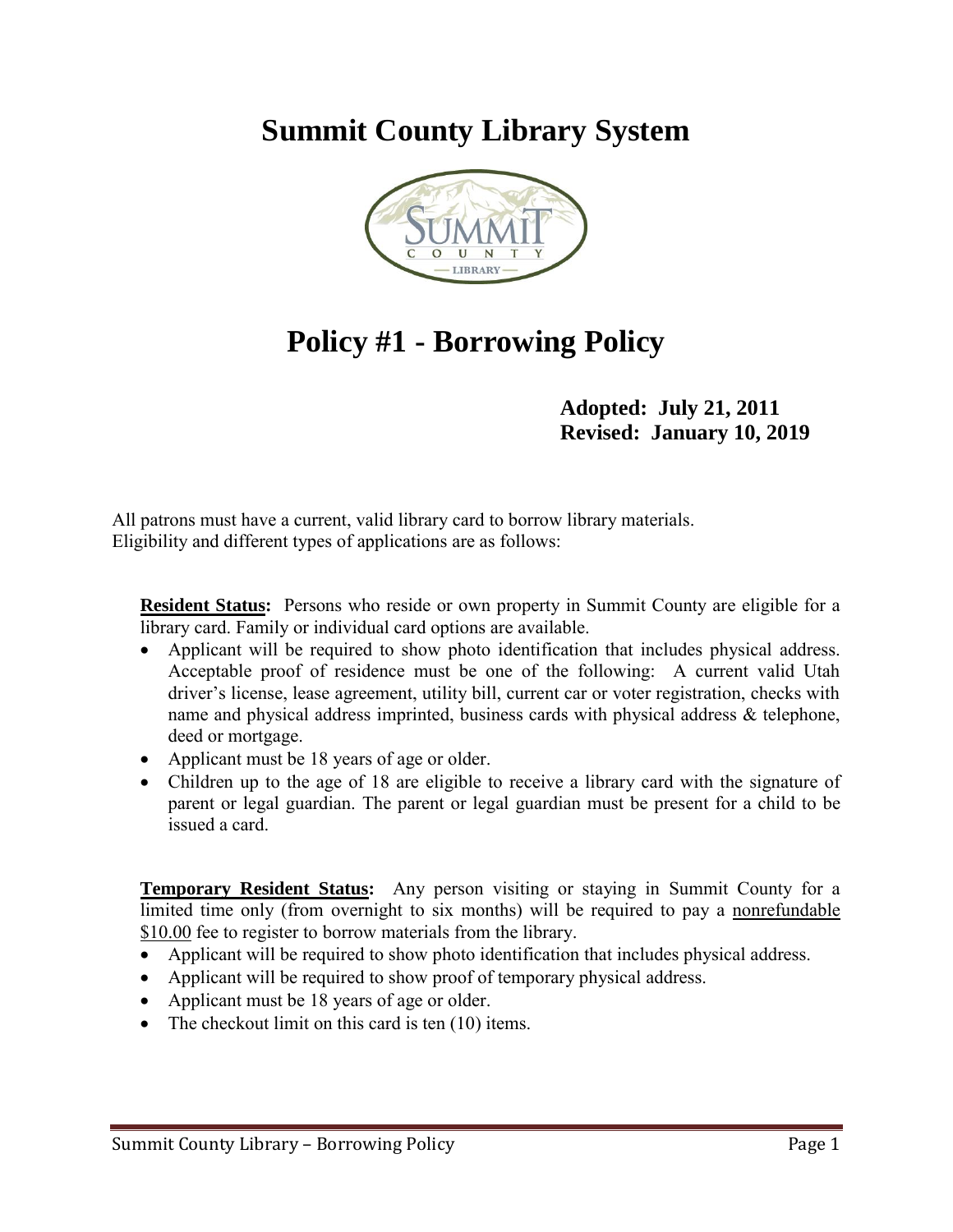**Non-Resident Status:** Non-residents of Summit County may also apply for a library card. An annual fee of \$25 is required to obtain a card. This fee is waived for non-residents working in Summit County or with a valid library card from another jurisdiction with a Summit County Cooperative Agreement (Weber County, Morgan County, Davis County, Brigham City and Logan City). Proof of employment is required (pay stub or employer's statement).

- Applicant will be required to show photo identification that includes physical address.
- Applicant must be 18 years of age or older.

On all applications, the applicant's signature is required. Lost or stolen cards should be reported to the library as soon as possible. Resident Library cards may be renewed every two years with an address update.

#### **Account Access and PIN Information:**

The Summit County Library offers the following patron services through our website [thesummitcountylibrary.org:](http://thesummitcountylibrary.org/) account access, reservation of items, and renewals. A PIN is created when you register for your library card. The library staff will usually assign the last four (4) digits of your library card number as a PIN if you do not create one yourself. If desired, this number can be changed after logging in to your account on our website for the first time, or in person. For family applications, a parent or guardian must be present for a child to change any PIN information.

#### **Loan Period and Restrictions:**

- Most library materials, except reference, have a fourteen (14) day checkout period.
- High demand materials may be limited in number depending on need and collection size. For example, DVDs, audio books, and holiday books are limited to ten (10) per card with a maximum of twenty (20) per family.
- Most items may be renewed three (3) times after the original checkout period, either in person, by phone, or from the library's website, unless an item is on hold. Interlibrary loan renewals are dependent upon the policy of the lending library.
- Patrons may reserve materials either in person, by phone, email or through the library's website. Patrons will be notified when materials become available within one (1) day either by phone, email, or text message. Items will be held for seven (7) days. Patrons are limited to ten (10) reserve requests at one time.
- Patrons may have one (1) claimed return. When a patron has more than one claimed return the library director will need to approve or patron will be required to pay for the lost item or lose library privileges.
- Patrons are limited to three (3) interlibrary loans at one time.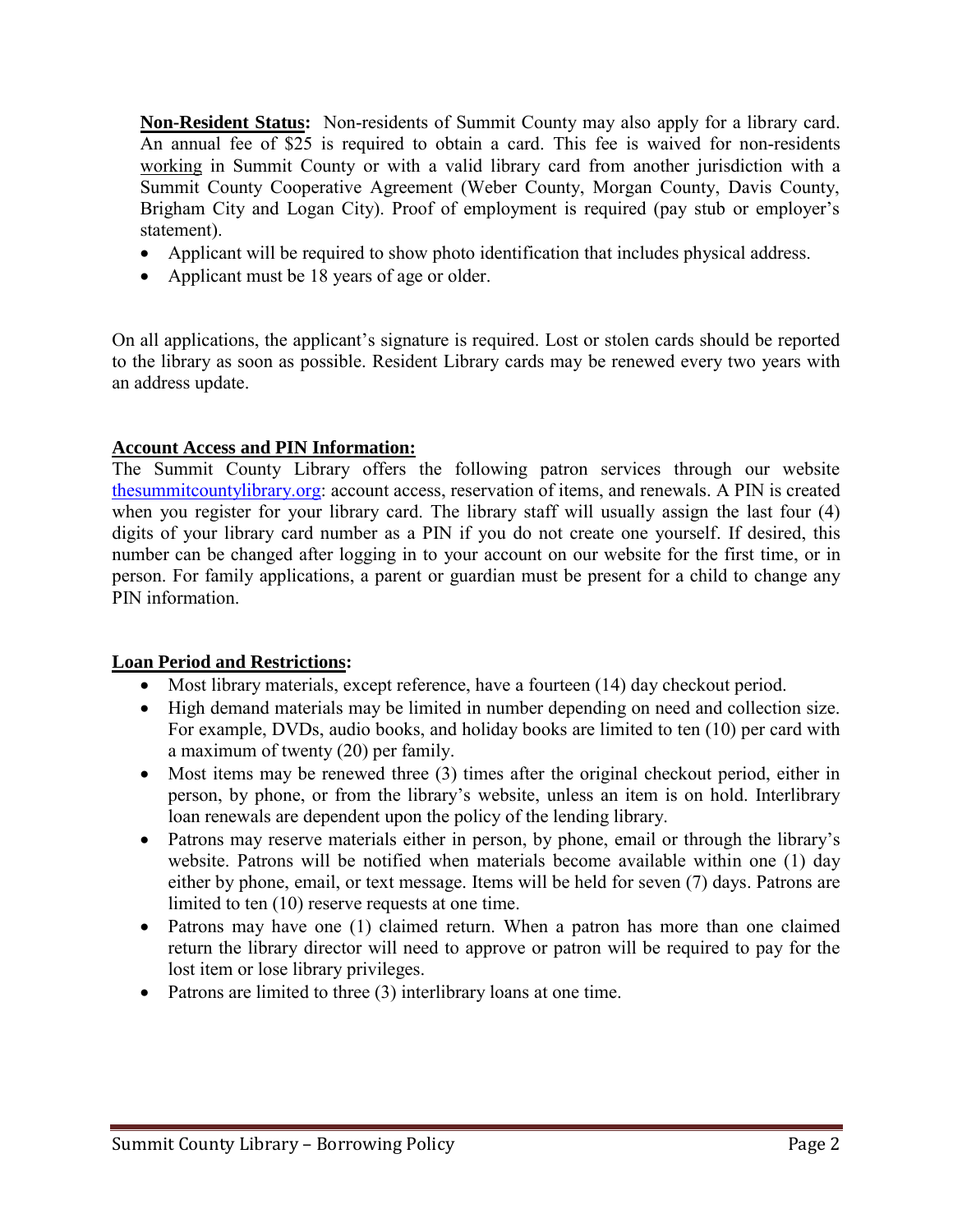### **Charges:**

Patrons are responsible for items charged to their library card. Borrowing privileges are suspended when overdue items are not returned or paid for.

### **FEES**

- The replacement cost of a lost or damaged card is \$1.00
- The replacement cost for magazine envelopes, video/audio cases, hanging bags, etc. varies.
- The replacement cost of lost or damaged items is set forth in the Collection Development Policy.
- Lost interlibrary loan items will be billed from the lending library with a \$5.00 processing fee added.
- Once an item is paid for no refund will be made.
- A fee of \$20.00 will be assessed for returned checks after 30 days.
- After the account is 45 days overdue, it will be turned over to collections and any replacement costs will be assessed to the account. We will waive the replacement costs if the items are returned undamaged.

### **CLASSES**

• Six week Driver's License class for Spanish speakers: \$40.00

### **Loan History**

The Summit County Library has the ability to keep a loan history if patrons desire. To create a loan history, patrons must apply in person at the library. A history will be kept for all items checked out on the card and all persons listed on the application will have access to the loan history information. In the event a loan history is desired for a single person rather than an entire family, the patron must apply for an individual card.

### **ATTACHMENTS (includes Spanish versions)**

- A Card Application Resident-Family
- B Card Application Resident-Individual
- C Card Application Temporary Resident
- D Card Application Non-Resident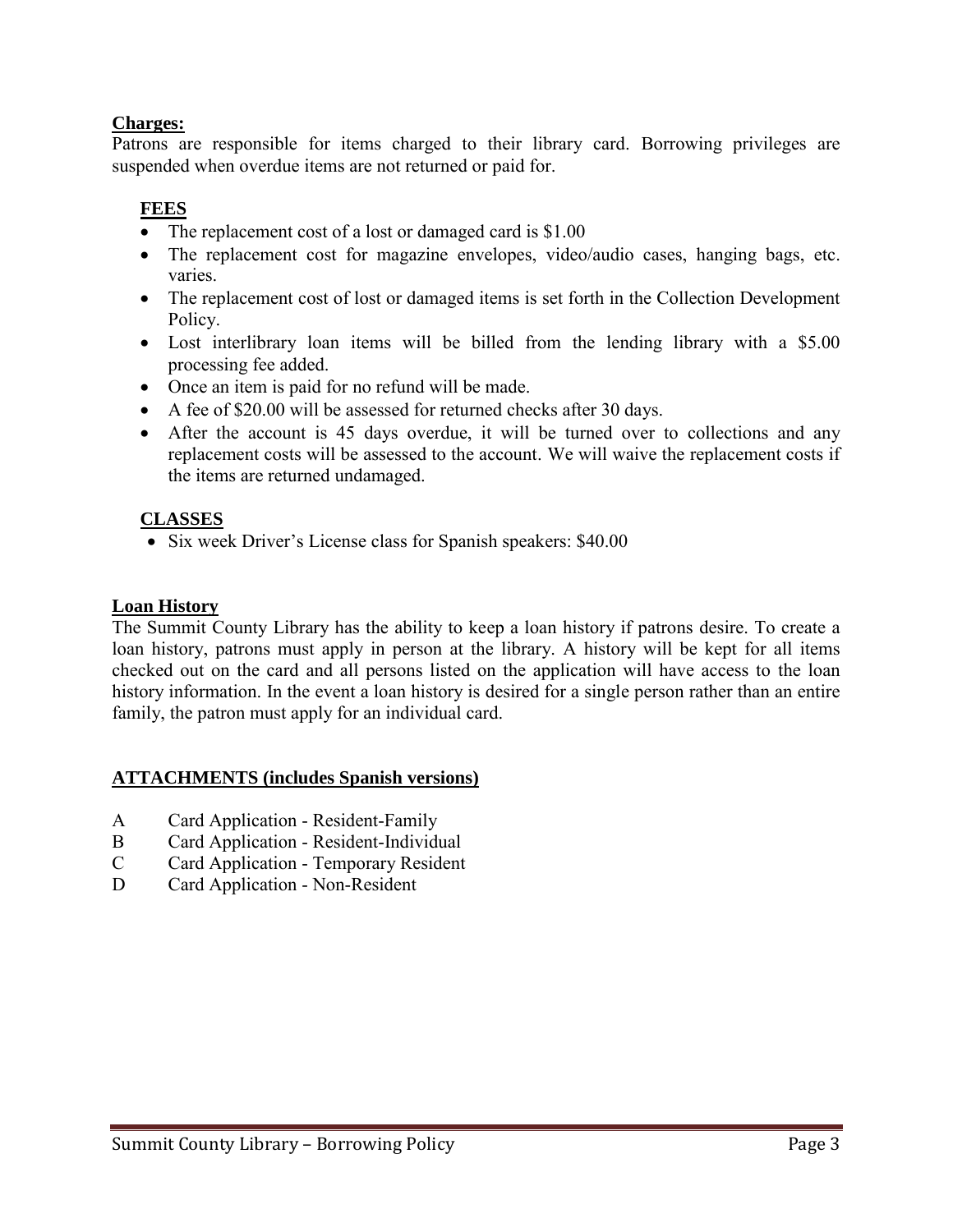### Summit County Library System Card Application Resident – Family Revised Jul. 21, 2011

- **When presenting this application you will be required to show photo identification that includes your physical county address. Acceptable proof of residence must be one of the following: A current valid Utah driver's license, lease agreement, utility bill, current car or voter registration, checks with name and physical address imprinted, business cards with physical address & telephone, deed or mortgage.**
- **Applicant must be 18 years of age or older.**
- **Children up to age 18 are eligible to receive a library card with the signature of parent or legal guardian. The parent or legal guardian must be present for a child to be issued a card.**

| Please print in ink. |               |       |               | Children up to 18 years of age |                           |  |
|----------------------|---------------|-------|---------------|--------------------------------|---------------------------|--|
|                      |               |       |               |                                | Name Date of Birth Card # |  |
|                      |               |       |               |                                |                           |  |
|                      | Last          | First | <b>Middle</b> |                                |                           |  |
| $2.$ *Name $\_\_$    |               |       |               |                                | 2.                        |  |
|                      | Last          | First | <b>Middle</b> |                                |                           |  |
| <b>Address</b>       |               |       |               |                                | 3.                        |  |
|                      | <b>Street</b> | Apt.# | PO Box #      |                                |                           |  |
|                      |               |       |               |                                |                           |  |
|                      | City          |       | Zip           |                                |                           |  |
|                      |               |       |               | 5.                             |                           |  |
|                      |               |       |               | 6.                             |                           |  |

**Please check and initial here if you would like your loan history kept.\_\_\_\_\_\_\_\_\_\_\_\_\_\_\_\_\_\_\_Initial**

**I hereby agree to follow the Summit County Library System Borrowing Policy, and to pay all eligible fines and fees charged to my account and the accounts of those listed above. Further, I agree to notify the library of any change of address, and of lost or stolen cards. I understand that violation of the borrowing policy, including failure to pay fines or to return materials, may result in the loss of borrowing privileges. I further agree to pay all costs of collection, including court costs and reasonable attorney's fees, in the event that my account or the accounts of those listed above are turned over for collection. As a parent or legal guardian of those listed above, I understand that I am responsible for all library materials, including Internet resources, that are used by anyone listed on this application.**

| 1.* Signature          |          | Date                                                                                                                                                                                                                          |
|------------------------|----------|-------------------------------------------------------------------------------------------------------------------------------------------------------------------------------------------------------------------------------|
| 2.* Signature          |          | Date                                                                                                                                                                                                                          |
|                        |          | Staff and the state of the state of the state of the state of the state of the state of the state of the state of the state of the state of the state of the state of the state of the state of the state of the state of the |
| Proof of residence: 1. | $\gamma$ |                                                                                                                                                                                                                               |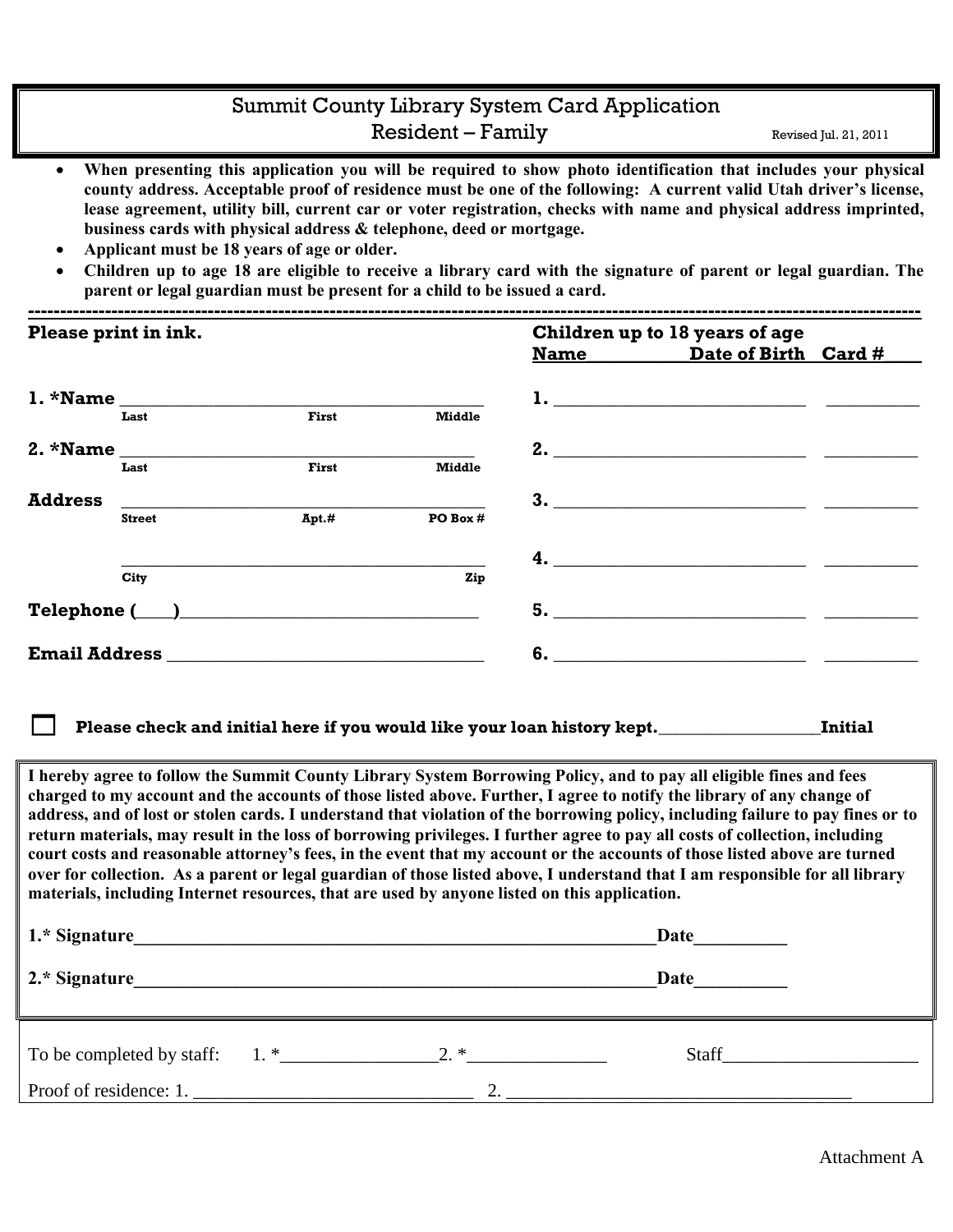# Summit County Library System Solicitud de Tarjeta de Residente-Familia

Revisado 21 de julio 2011

• Con la presentación de esta solicitud se requiere una identificación con fotografía que incluya su dirección física dentro del condado. Aceptamos las siguientes pruebas de residencia: la licencia de conducir de Utah vigente, contrato de arrendamiento, factura de pago de servicios públicos, el registro de su vehiculo, registro de votantes, los Cheques personales con nombre y dirección impresos, tarjetas personales de presentación con dirección física y teléfono, Prueba escrita de Hipoteca.

• Los niños menores de 18 años son elegibles para recibir una tarjeta de la biblioteca, con la firma del padre o tutor legal. El padre, madre o guardián legal debe estar presente para la expedición de la tarjeta del menor.

| Escriba en letra de imprenta. |          |                                                   | Menores de 18 años de edad |                                       |           |
|-------------------------------|----------|---------------------------------------------------|----------------------------|---------------------------------------|-----------|
|                               |          |                                                   |                            | Nombre Fecha de Naci.                 | Tarjeta # |
| 1. * Nombre                   |          |                                                   |                            | 1. <u>___________________________</u> |           |
|                               | Apellido | $\overline{\text{Nonbre(s)}}$                     |                            |                                       |           |
| 2. * Nombre                   |          |                                                   |                            | 2. $\overline{\phantom{a}}$           |           |
|                               |          | Apellido Nombre(s)                                |                            |                                       |           |
| Dirección                     |          |                                                   |                            | $\overline{\mathbf{3}}$ .             |           |
| Calle                         |          | $\overline{\qquad \qquad }$ Apto# PO Bo<br>PO Box |                            | 4. $\qquad \qquad$                    |           |
| Ciudad                        |          | Código Postal                                     |                            |                                       |           |
| Teléfono ()                   |          |                                                   |                            |                                       |           |
| Teléfono del trabajo (COLOC)  |          |                                                   |                            | Cellular( )                           |           |
| Correo electónico             |          |                                                   |                            |                                       |           |
|                               |          |                                                   |                            |                                       |           |

 $\Box$  Le permite guardar un Historial del Préstamo  $\Box$  Sus Iniciales

Estoy de acuerdo con las normas de Summit County Library System sus reglas de endeudamiento, y el pago de multas, cargos y las tasas cobradas a mi cuenta y a las cuentas de las personas a mi cargo que se enumeran más arriba. Además, estoy en la obligación de notificar a la biblioteca cualquier cambio de dirección, y de la pérdida o el robo de la (s) tarjetas. Entiendo que la violación de la política de endeudamiento, incluida la falta de pago de multas o de los materiales para regresar, puede resultar en la pérdida de privilegios del préstamo. Además, estoy de acuerdo en pagar todos los costos del cobro, incluyendo los costos de la corte y los honorarios de representación jurídica, en el caso de que mi cuenta o las cuentas de las enumeradas anteriormente son entregados para su recogida. Como padre o tutor legal de los menores de edad, entiendo que soy responsable de todos los materiales de la biblioteca, incluidos los recursos de Internet, que son utilizados por cualquier persona que se enumera en esta solicitud.

| $1.*$ Firma                                  |     |     | Fecha    |  |
|----------------------------------------------|-----|-----|----------|--|
| $2.*$ Firma                                  |     |     | Fecha    |  |
|                                              |     |     |          |  |
| <b>Espacio Reservado Para la Biblioteca:</b> |     |     |          |  |
| $1.*$                                        | י י |     | Empleado |  |
| Prueba de la Residencia: 1. *                |     | า ∗ |          |  |

Adjunto A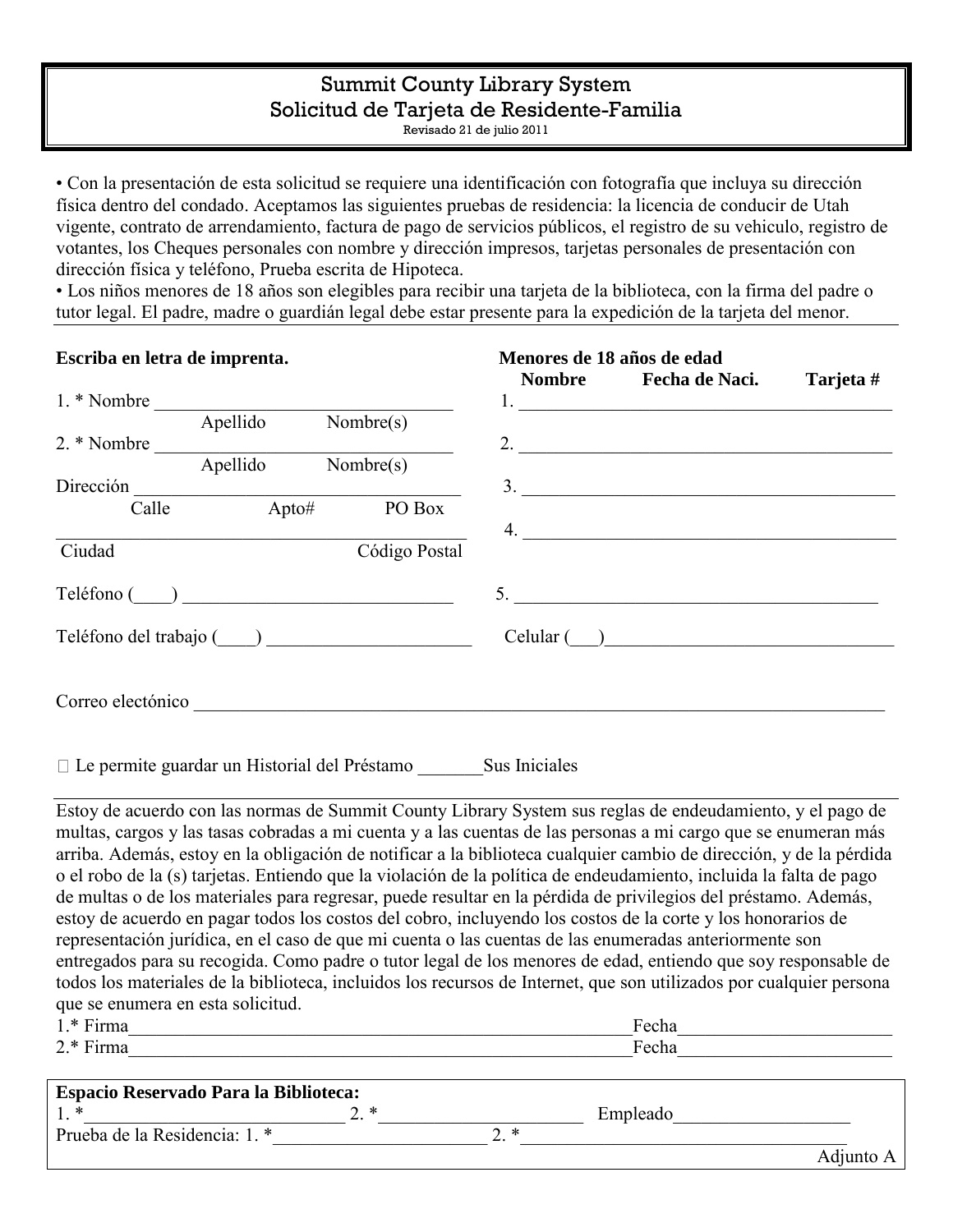### Summit County Library System Card Application Resident – Individual Revised Jul. 21, 2011

- **When presenting this application you will be required to show photo identification that includes your physical county address. Acceptable proof of residence must be one of the following: A current valid Utah driver's license, lease agreement, utility bill, car or voter registration, checks with name and physical address imprinted, business cards with physical address & telephone, deed or mortgage.**
- **Applicant must be 18 years of age or older. -------------------------------------------------------------------------------------------------------------------------------------------**

**Please print in ink.** 

| *Name          |                           |                                                                                                                                                                                                                                                                                                                                                                                                                                                                                                                                                                                   |                                                                                                                                                                                                                               |                |
|----------------|---------------------------|-----------------------------------------------------------------------------------------------------------------------------------------------------------------------------------------------------------------------------------------------------------------------------------------------------------------------------------------------------------------------------------------------------------------------------------------------------------------------------------------------------------------------------------------------------------------------------------|-------------------------------------------------------------------------------------------------------------------------------------------------------------------------------------------------------------------------------|----------------|
|                | Last                      | First                                                                                                                                                                                                                                                                                                                                                                                                                                                                                                                                                                             | <b>Middle</b>                                                                                                                                                                                                                 |                |
|                |                           |                                                                                                                                                                                                                                                                                                                                                                                                                                                                                                                                                                                   |                                                                                                                                                                                                                               |                |
| <b>Address</b> | <b>Street</b>             | Apt. #                                                                                                                                                                                                                                                                                                                                                                                                                                                                                                                                                                            | P. O Box #                                                                                                                                                                                                                    |                |
|                |                           |                                                                                                                                                                                                                                                                                                                                                                                                                                                                                                                                                                                   |                                                                                                                                                                                                                               |                |
|                |                           |                                                                                                                                                                                                                                                                                                                                                                                                                                                                                                                                                                                   |                                                                                                                                                                                                                               |                |
|                | City                      | <b>State</b>                                                                                                                                                                                                                                                                                                                                                                                                                                                                                                                                                                      | Zip                                                                                                                                                                                                                           |                |
|                |                           | Telephone (Quantilation of the contract of the contract of the contract of the contract of the contract of the contract of the contract of the contract of the contract of the contract of the contract of the contract of the                                                                                                                                                                                                                                                                                                                                                    |                                                                                                                                                                                                                               |                |
|                |                           |                                                                                                                                                                                                                                                                                                                                                                                                                                                                                                                                                                                   |                                                                                                                                                                                                                               |                |
|                |                           |                                                                                                                                                                                                                                                                                                                                                                                                                                                                                                                                                                                   |                                                                                                                                                                                                                               |                |
|                |                           |                                                                                                                                                                                                                                                                                                                                                                                                                                                                                                                                                                                   |                                                                                                                                                                                                                               |                |
|                |                           | Please check and initial here if you would like your loan history kept.                                                                                                                                                                                                                                                                                                                                                                                                                                                                                                           |                                                                                                                                                                                                                               | <b>Initial</b> |
|                |                           | I hereby agree to follow the Summit County Library System Borrowing Policy, and to pay all eligible fines and<br>fees charged to my account. Further, I agree to notify the library of any change of address, and of lost or stolen<br>cards. I understand that violation of the borrowing policy, including failure to pay fines or to return materials,<br>may result in the loss of borrowing privileges. I further agree to pay all costs of collection, including court costs<br>and reasonable attorney's fees, in the event that my account is turned over for collection. |                                                                                                                                                                                                                               |                |
|                |                           |                                                                                                                                                                                                                                                                                                                                                                                                                                                                                                                                                                                   | Date and the set of the set of the set of the set of the set of the set of the set of the set of the set of the set of the set of the set of the set of the set of the set of the set of the set of the set of the set of the |                |
|                |                           |                                                                                                                                                                                                                                                                                                                                                                                                                                                                                                                                                                                   |                                                                                                                                                                                                                               |                |
|                |                           |                                                                                                                                                                                                                                                                                                                                                                                                                                                                                                                                                                                   |                                                                                                                                                                                                                               |                |
|                | To be completed by staff: |                                                                                                                                                                                                                                                                                                                                                                                                                                                                                                                                                                                   |                                                                                                                                                                                                                               | <b>Staff</b>   |
|                |                           |                                                                                                                                                                                                                                                                                                                                                                                                                                                                                                                                                                                   |                                                                                                                                                                                                                               |                |
|                |                           |                                                                                                                                                                                                                                                                                                                                                                                                                                                                                                                                                                                   |                                                                                                                                                                                                                               |                |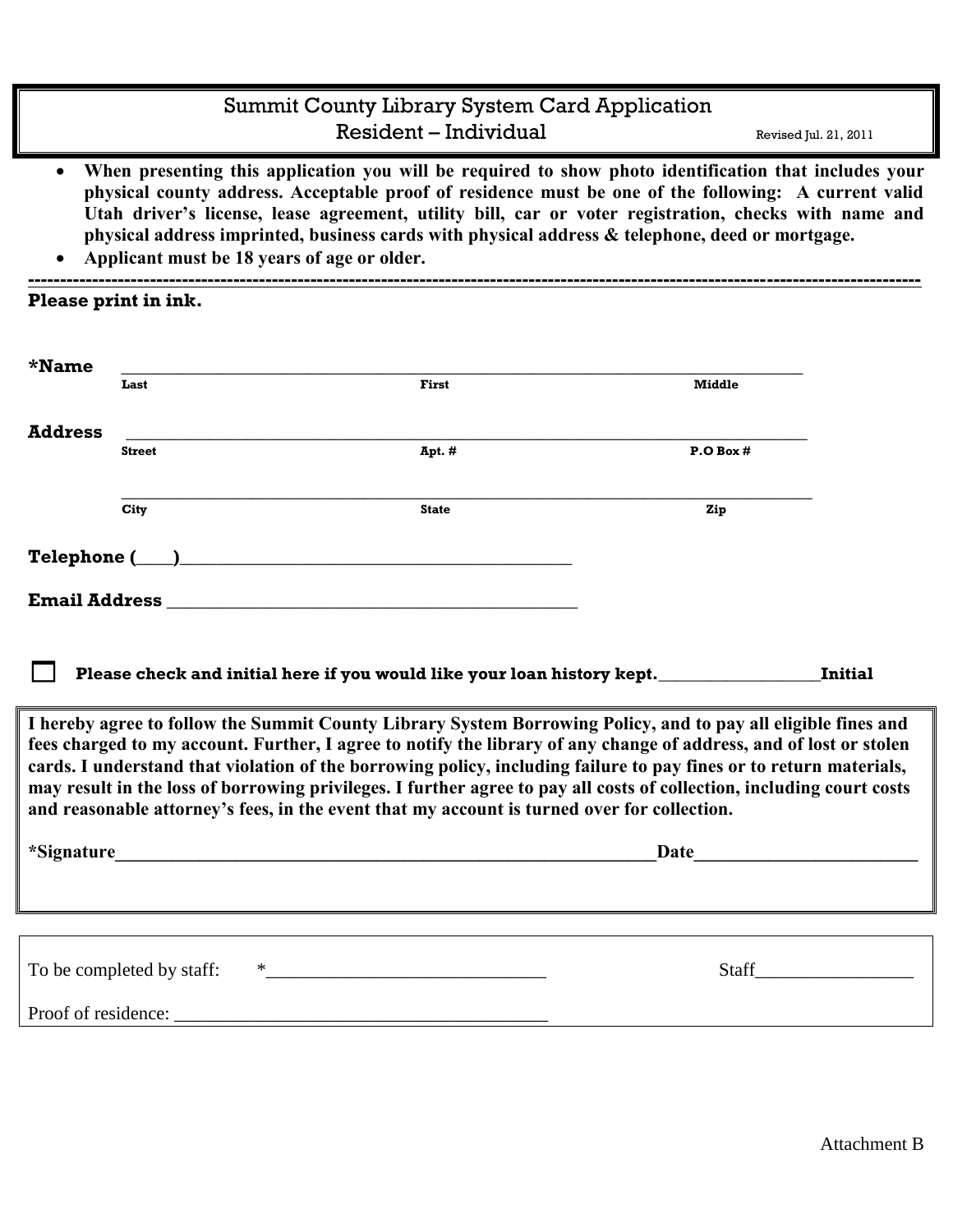# Summit County Library System Solicitud de Tarjeta de Residente-Individual

Revisado 21 de julio 2011

• Con la presentación de esta solicitud se requiere una identificación con fotografía que incluya su dirección física dentro del condado. Aceptamos las siguientes pruebas de residencia: la licencia de conducir de Utah vigente, contrato de arrendamiento, factura de pago de servicios públicos, el registro de su vehiculo, registro de votantes, los cheques personales con nombre y dirección impresos, tarjetas personales de presentación con dirección física y teléfono, Prueba escrita de Hipoteca.

• El solicitante debe ser mayor de 18 años de edad o más.

#### **Escriba en letra imprenta.**

| * Nombre                                            |        |                  |  |
|-----------------------------------------------------|--------|------------------|--|
| Apellido                                            |        | Nombre (s)       |  |
| Dirección                                           |        |                  |  |
| Calle                                               | Apto#  | PO Box $#$       |  |
| Ciudad                                              | Estado | Código postal    |  |
| Teléfono (                                          |        | Teléfono Trabajo |  |
| Correo electrónico                                  |        | Celular (        |  |
| $\Box$ Le permite guardar un Historial del Préstamo |        | Sus Iniciales    |  |

Estoy de acuerdo con las normas de Summit County Library System sus reglas de endeudamiento, y el pago de multas, cargos y las tasas cobradas a mi cuenta. Además, estoy en la obligación de notificar a la biblioteca cualquier cambio de dirección, y de la pérdida o el robo de la (s) tarjetas. Entiendo que la violación de la política de endeudamiento, incluida la falta de pago de multas o de los materiales para regresar, puede resultar en la pérdida de privilegios del préstamo. Además, estoy de acuerdo en pagar todos los costos del cobro, incluyendo los costos de la corte y los honorarios de representación jurídica, en el caso de que mi cuenta es entregada para su recogida.

| *Firma                                          | Fecha     |
|-------------------------------------------------|-----------|
|                                                 |           |
| Espacio reservado para la Biblioteca:<br>$\ast$ | Empleado  |
| Prueba de Residencia                            |           |
|                                                 | Adjunto B |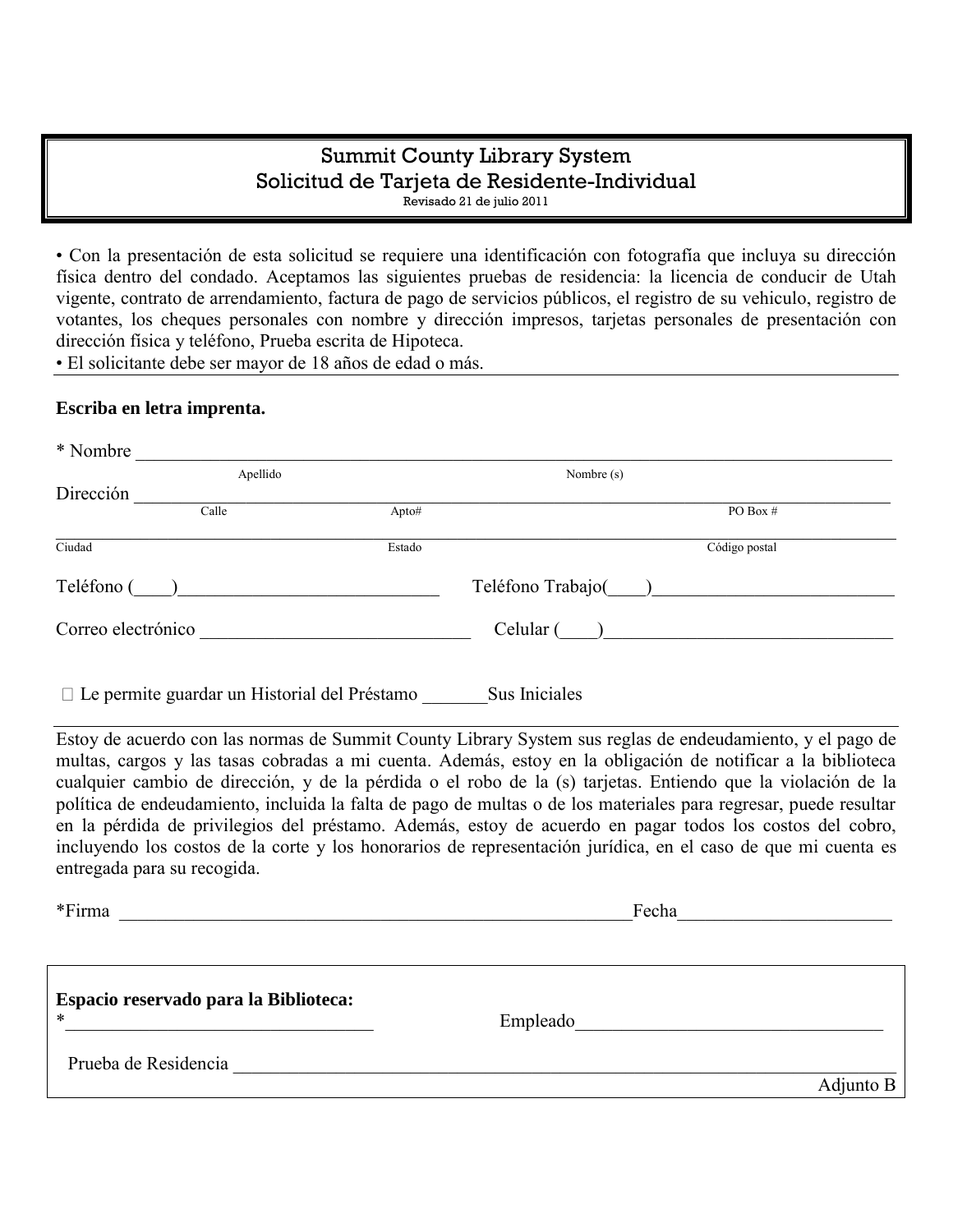### Summit County Library System Card Application Temporary Resident Revised Mar. 17, 2016

- **When presenting this application you will be required to show photo identification that includes your physical address. Acceptable proof of residence must be one of the following: A current valid driver's license, lease agreement, utility bill, car or voter registration, checks with name and physical address imprinted, business cards with physical address & telephone, deed or mortgage.**
- **Any person visiting or staying in Summit County for a limited time only (from overnight to six months) will be required to pay a nonrefundable \$10.00 fee to register to borrow materials from the library.**

**-------------------------------------------------------------------------------------------------------------------------------------------**

- **Applicant must be 18 years of age or older.**
- **The check out limit on this card is 10 items.**

|                          | Last          | First                                                                                                                                                                                                                         | <b>Middle</b> |  |
|--------------------------|---------------|-------------------------------------------------------------------------------------------------------------------------------------------------------------------------------------------------------------------------------|---------------|--|
| <b>Permanent Address</b> |               |                                                                                                                                                                                                                               |               |  |
|                          | <b>Street</b> | $Apt.$ #                                                                                                                                                                                                                      | PO Box #      |  |
|                          | City          | <b>State</b>                                                                                                                                                                                                                  | Zip           |  |
|                          |               |                                                                                                                                                                                                                               |               |  |
|                          | <b>Street</b> | Apt.#                                                                                                                                                                                                                         | PO Box #      |  |
|                          | City          | <b>State</b>                                                                                                                                                                                                                  | Zip           |  |
|                          |               | Temporary Telephone (iii) and the contract of the contract of the contract of the contract of the contract of the contract of the contract of the contract of the contract of the contract of the contract of the contract of |               |  |
| <b>Email Address</b>     |               | <u> 1989 - Johann Stoff, amerikansk politiker (d. 1989)</u>                                                                                                                                                                   |               |  |

\*Signature **Date** To be completed by staff: \*\_\_\_\_\_\_\_\_\_\_\_\_\_\_\_\_\_\_\_\_\_\_\_\_\_\_\_ Staff\_\_\_\_\_\_\_\_\_\_\_\_\_\_\_\_\_\_\_ Proof of residence: \_\_\_\_\_\_\_\_\_\_\_\_\_\_\_\_\_\_\_\_\_\_\_\_\_\_\_\_\_ Expiration Date: \_\_\_\_\_\_\_\_\_\_\_\_\_\_\_\_\_\_\_\_ (6 months) Attachment C

**reasonable attorney's fees, in the event that my account is turned over for collection.**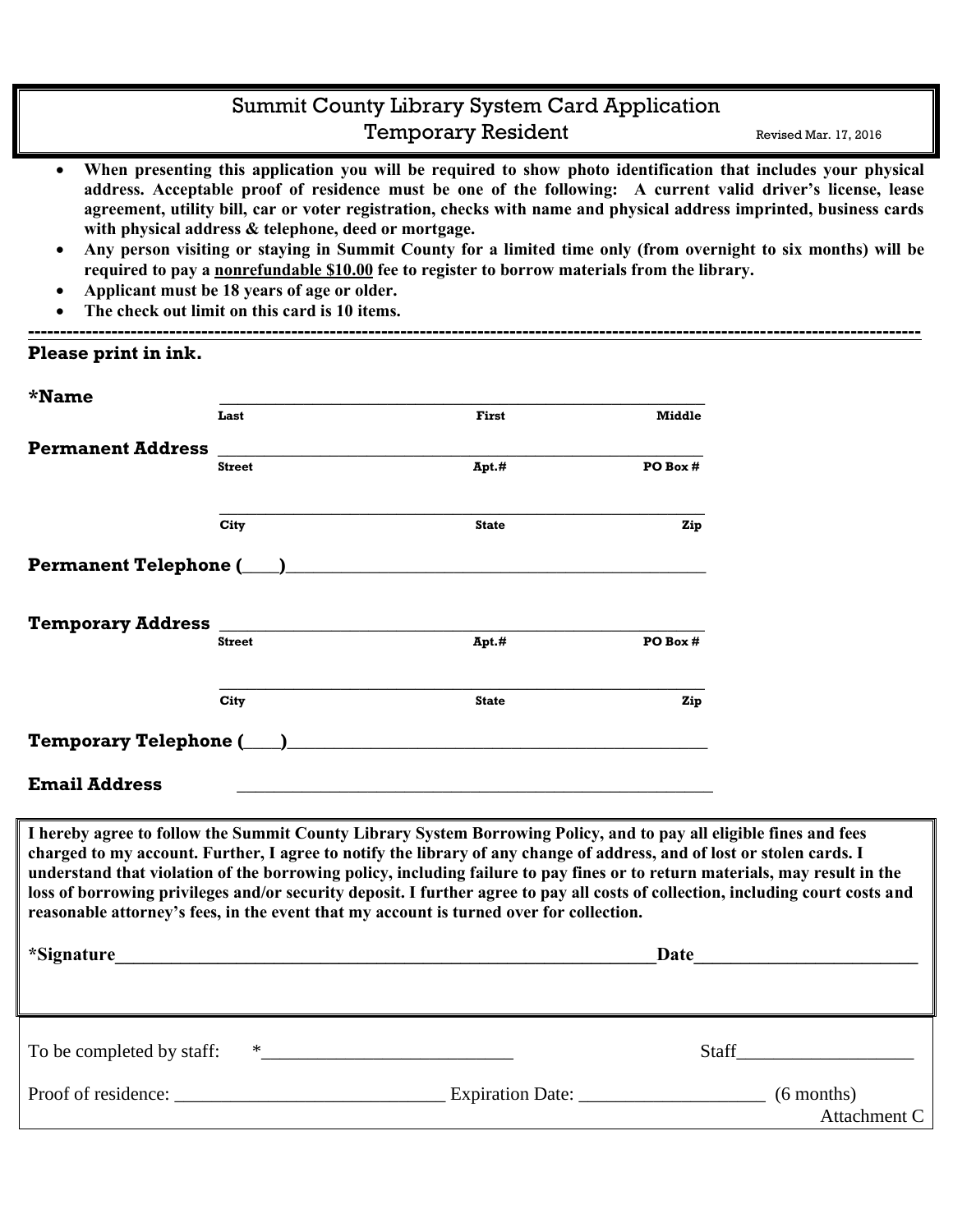## Summit County Library System Solicitud de Tarjeta de Residente Temporal

Revisado 17 de marzo 2016

• Con la presentación de esta solicitud se requiere una identificación con fotografía que incluya su dirección física dentro del condado. Aceptamos las siguientes pruebas de residencia: la licencia de conducir de Utah vigente, contrato de arrendamiento, factura de pago de servicios públicos, el registro de su vehiculo, registro de votantes, los Cheques personales con nombre y dirección impresos, tarjetas personales de presentación con dirección física y teléfono, Prueba escrita de Hipoteca.

• Cualquier persona que resida dentro de Summit County, como Visitante, y viva durante un tiempo limitado (hasta un máximo de seis meses) deberá pagar la suma no reembolsable de \$10.00 en EFECTIVO SOLAMENTE como depósito de seguridad para registrarse y obtener préstamos de los materiales de la biblioteca. Cuando la tarjeta de la biblioteca y todos los materiales sean devueltos en buenas condiciones, le será reembolsado el depósito con un cheque a su domicilio. Este proceso puede durar hasta tres semanas. • El solicitante debe ser mayor de 18 años de edad o más.

• El límite de materiales disponibles para retirar de la biblioteca son diez (10) Unidades

#### **Escriba en letra imprenta.**

| * Nombre               |       |                    |               |
|------------------------|-------|--------------------|---------------|
| Apellido               |       | Nombre (s)         |               |
| Dirección Permanente   |       |                    |               |
|                        | Calle | Apto#              | PO Box $#$    |
| Ciudad                 |       | Estado (Provincia) | Código postal |
| Teléfono Permanente (  |       |                    |               |
| Dirección Temporal     |       |                    |               |
|                        | Calle | Apto#              | PO Box #      |
| Ciudad                 |       | Estado (Provincia) | Código postal |
| Teléfono Temporal (    |       |                    |               |
| Teléfono del Trabajo ( |       |                    |               |
| Correo electrónico (   |       | Celular(           |               |

Estoy de acuerdo con las normas de Summit County Library System sus reglas de endeudamiento, y el pago de multas, cargos y las tasas cobradas a mi cuenta. Además, estoy en la obligación de notificar a la biblioteca cualquier cambio de dirección, y de la pérdida o el robo de la (s) tarjetas. Entiendo que la violación de la política de endeudamiento, incluida la falta de pago de multas o de los materiales para regresar, puede resultar en la pérdida de privilegios del préstamo y/o depósito de seguridad. Además, estoy de acuerdo en pagar todos los costos del cobro, incluyendo los costos de la corte y los honorarios de representación jurídica, en el caso de que mi cuenta es entregada para su recogida.

| *Firma                                         |                       | Fecha                      |  |
|------------------------------------------------|-----------------------|----------------------------|--|
| Espacio reservado para la Biblioteca: Tarjeta* |                       | Empleado                   |  |
| Prueba de residencia:                          | Fecha de vencimiento: | $(6$ meses)<br>Adjunto $C$ |  |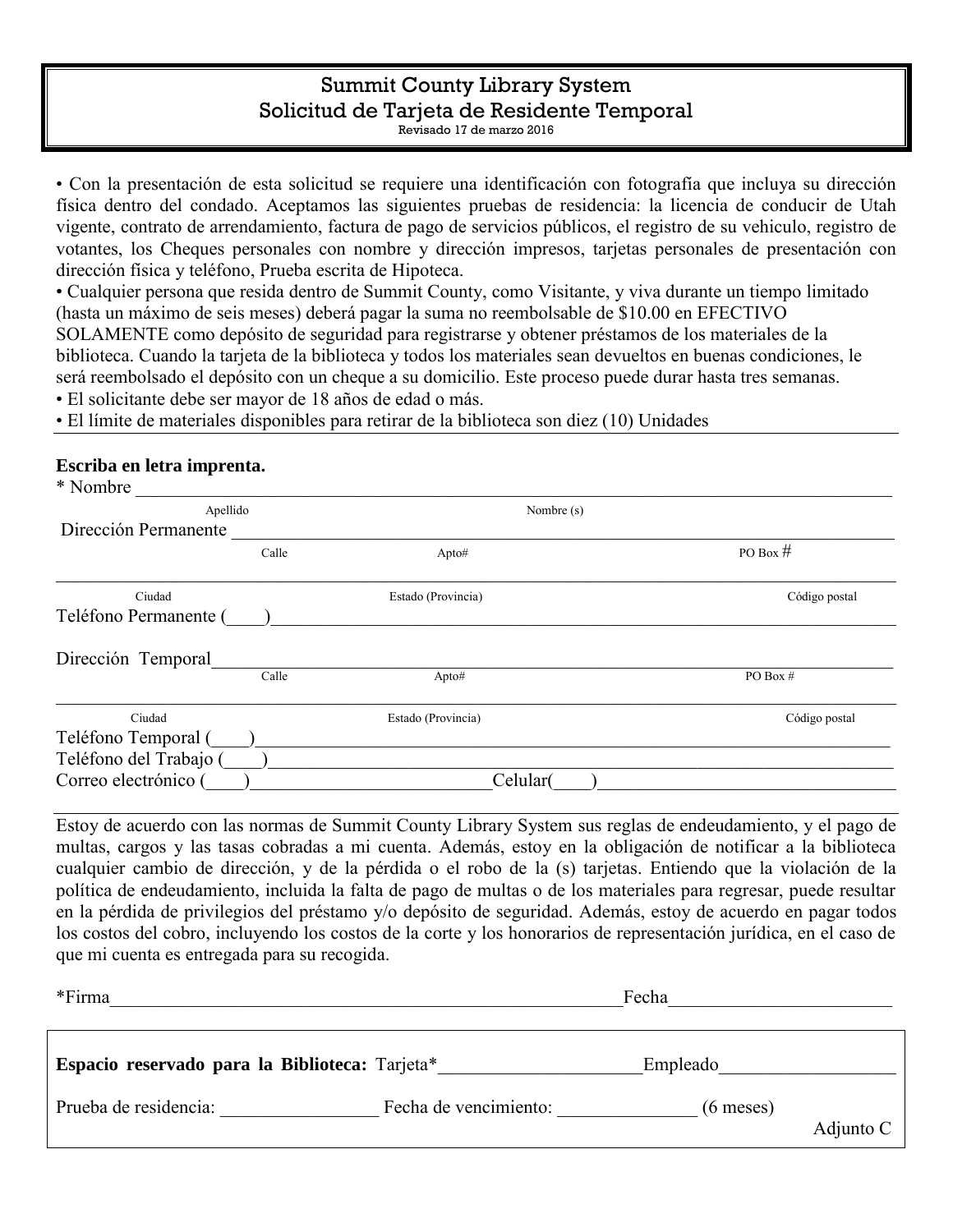### Summit County Library System Card Application Non-Resident Revised Jul. 21, 2011

- **When presenting this application you will be required to show photo identification that includes your physical address. Acceptable proof of residence must be one of the following: A current valid driver's license, lease agreement, utility bill, voter registration, checks with name and physical address imprinted, business cards with physical address & telephone, deed or mortgage.**
- **Applicant must be 18 years of age or older.**
- **An annual fee of \$25 is required with this application.**
- **Fee is waived for Non-Residents working in Summit County or with a valid library card from another jurisdiction with a Summit County Cooperative Agreement (Weber County, Morgan County, Davis County, Brigham City and Logan City). Proof of employment is required (pay stub or employer's statement).**

|                | Please print in ink. |                                                                                                                                                                                                                                                                                                                                                                                                                                                                                                                                                                                                                          |               |                |
|----------------|----------------------|--------------------------------------------------------------------------------------------------------------------------------------------------------------------------------------------------------------------------------------------------------------------------------------------------------------------------------------------------------------------------------------------------------------------------------------------------------------------------------------------------------------------------------------------------------------------------------------------------------------------------|---------------|----------------|
|                |                      |                                                                                                                                                                                                                                                                                                                                                                                                                                                                                                                                                                                                                          |               |                |
| $*$ Name       | Last                 | First                                                                                                                                                                                                                                                                                                                                                                                                                                                                                                                                                                                                                    | <b>Middle</b> |                |
| <b>Address</b> | <b>Street</b>        | Apt. #                                                                                                                                                                                                                                                                                                                                                                                                                                                                                                                                                                                                                   | $P.$ O Box #  |                |
|                | City                 | <b>State</b>                                                                                                                                                                                                                                                                                                                                                                                                                                                                                                                                                                                                             | Zip           |                |
|                |                      |                                                                                                                                                                                                                                                                                                                                                                                                                                                                                                                                                                                                                          |               |                |
|                |                      |                                                                                                                                                                                                                                                                                                                                                                                                                                                                                                                                                                                                                          |               |                |
|                |                      | Work Telephone $(\_\_)$                                                                                                                                                                                                                                                                                                                                                                                                                                                                                                                                                                                                  |               |                |
|                |                      | Please check and initial here if you would like your loan history kept.                                                                                                                                                                                                                                                                                                                                                                                                                                                                                                                                                  |               | <b>Initial</b> |
|                |                      | I hereby agree to follow the Summit County Library System Borrowing Policy, and to pay all eligible fines and fees<br>charged to my account. Further, I agree to notify the library of any change of address, and of lost or stolen cards. I<br>understand that violation of the borrowing policy, including failure to pay fines or to return materials, may result in the<br>loss of borrowing privileges. I further agree to pay all costs of collection, including court costs and reasonable attorney's<br>fees, in the event that my account or the accounts of those listed above are turned over for collection. |               |                |
|                |                      |                                                                                                                                                                                                                                                                                                                                                                                                                                                                                                                                                                                                                          |               |                |
|                |                      |                                                                                                                                                                                                                                                                                                                                                                                                                                                                                                                                                                                                                          |               | Staff          |
|                |                      |                                                                                                                                                                                                                                                                                                                                                                                                                                                                                                                                                                                                                          |               |                |
|                |                      | Fee waived for working in Summit County / other cooperative agreements                                                                                                                                                                                                                                                                                                                                                                                                                                                                                                                                                   |               | Attachment D   |